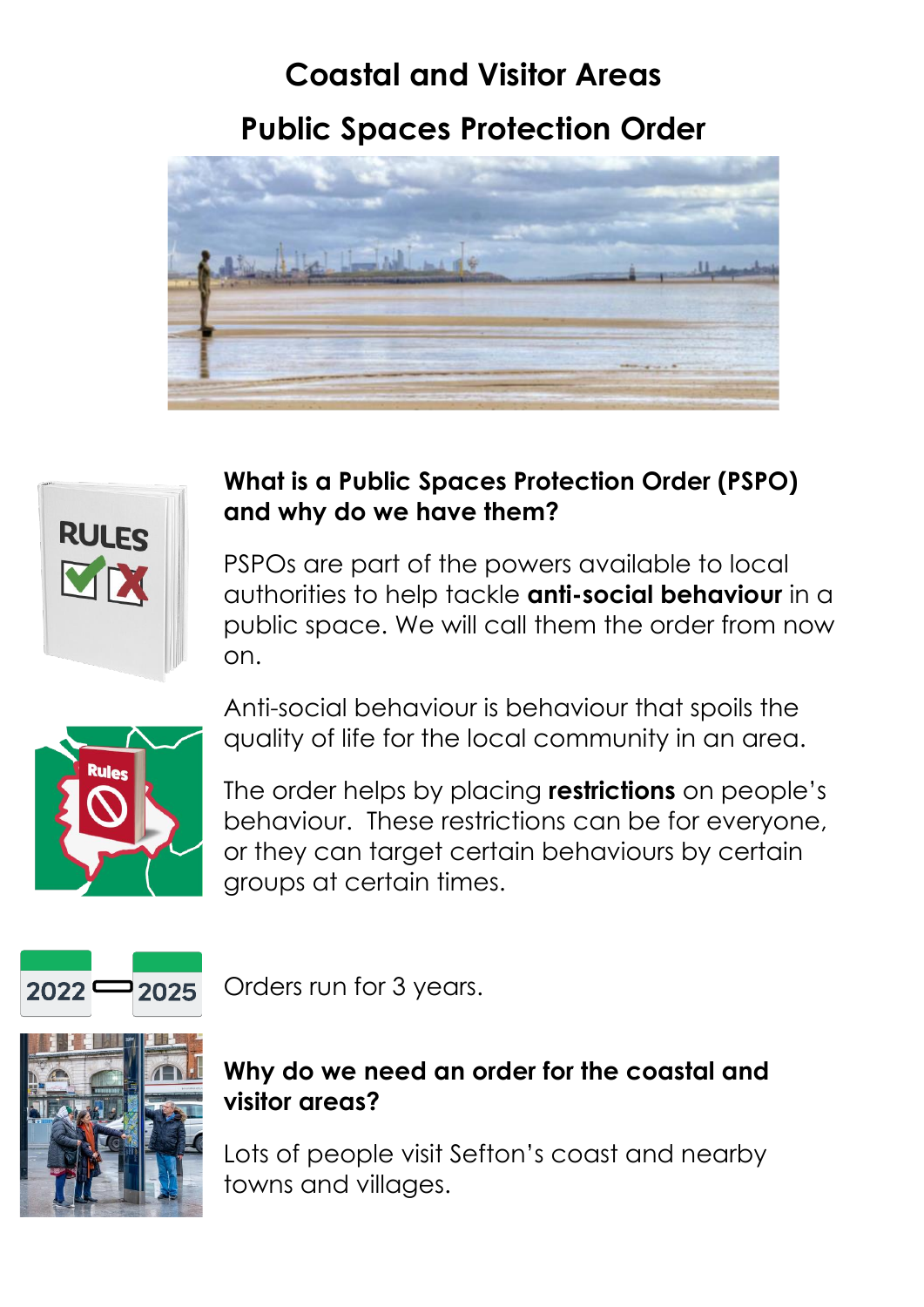

**Visitors** can be tourists or local residents.

Most visitors behave well but some don't, which is not good for other people who live and work here or who come to visit.



Each year, Sefton Council and its partners run campaigns to make people aware of the certain behaviours that cause problems for others, including:

- lighting fires
- leaving behind hot barbeques and glass
- disturbing other visitors and local wildlife



Often these problems are made worse when people are drinking alcohol in public spaces.

The areas this order will cover are:

- The whole Sefton coastline
- Crosby town centre
- Bootle town centre
- Formby town centre
- Southport town centre



Sefton Council already has many rules around behaviour in public spaces, known as **byelaws.** Breaking these byelaws can lead to a criminal conviction.



The new order will be different than byelaws as it gives people the chance to **pay a fine** rather than have a criminal record.